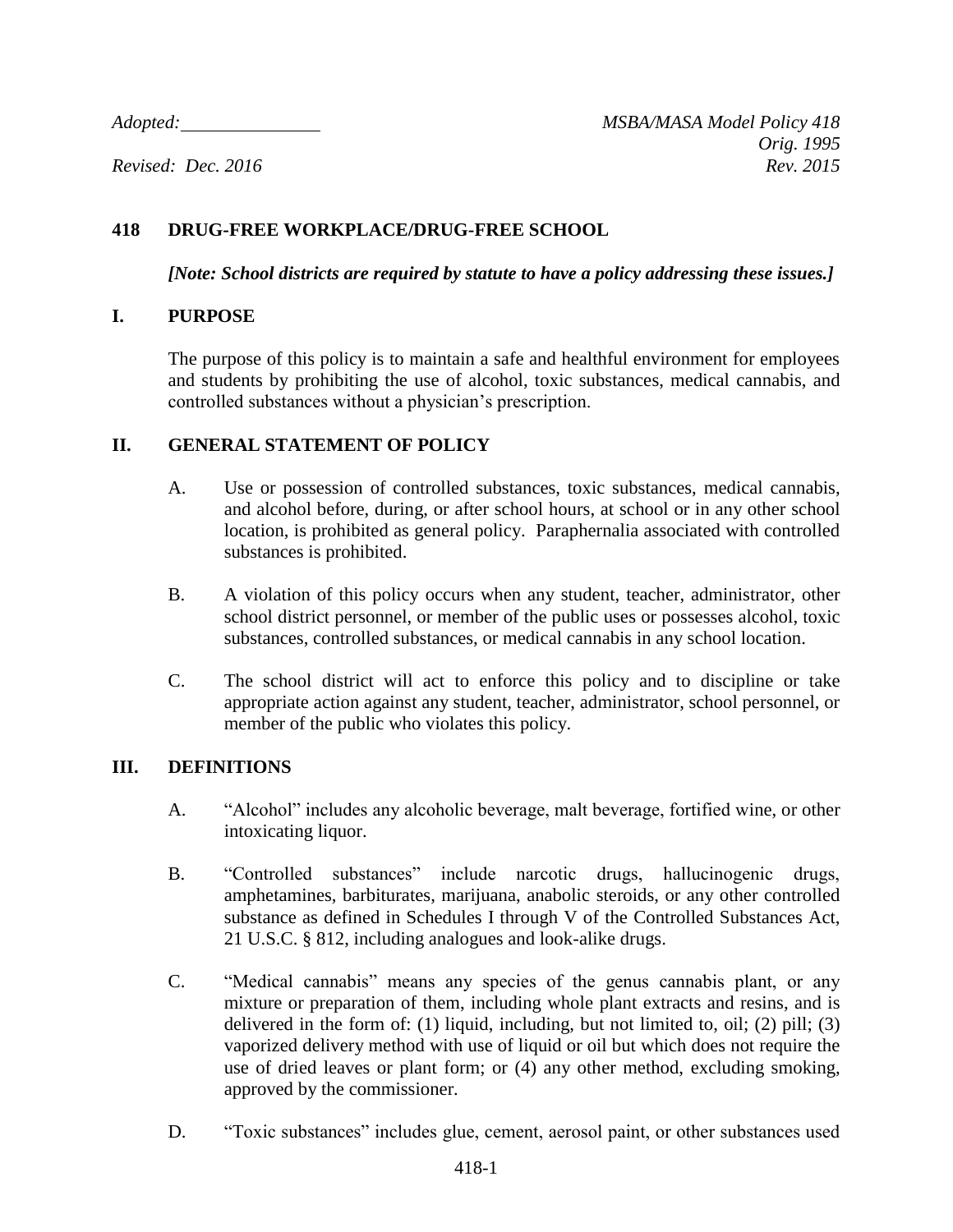or possessed with the intent of inducing intoxication or excitement of the central nervous system.

- E. "Use" includes to sell, buy, manufacture, distribute, dispense, possess, use, or be under the influence of alcohol and/or controlled substances, whether or not for the purpose of receiving remuneration or consideration.
- F. "Possess" means to have on one's person, in one's effects, or in an area subject to one's control.
- G. "School location" includes any school building or on any school premises; in any school-owned vehicle or in any other school-approved vehicle used to transport students to and from school or school activities; off school property at any schoolsponsored or school-approved activity, event, or function, such as a field trip or athletic event, where students are under the jurisdiction of the school district; or during any period of time such employee is supervising students on behalf of the school district or otherwise engaged in school district business.

# **IV. EXCEPTIONS**

- A. A violation of this policy does not occur when a person brings onto a school location, for such person's own use, a controlled substance, except medical cannabis, which has a currently accepted medical use in treatment in the United States and the person has a physician's prescription for the substance. The person shall comply with the relevant procedures of this policy.
- B. A violation of this policy does not occur when a person possesses an alcoholic beverage in a school location when the possession is within the exceptions of Minn. Stat. § 624.701, Subd. 1a (experiments in laboratories; pursuant to a temporary license to sell liquor issued under Minnesota laws or possession after the purchase from such a temporary license holder).

## **V. PROCEDURES**

A. Students who have a prescription from a physician for medical treatment with a controlled substance, except medical cannabis, must comply with the school district's student medication policy.

*[Note: School districts are required by Minn. Stat. § 121A.22 to develop procedures for the administration of drugs and medicine. If the school district does not have a student medication policy such as MSBA/MASA Model Policy 516, this Paragraph A. can be modified to provide: "Students who have a prescription from a physician for medical treatment with a controlled substance must provide a copy of the prescription and the medication to the school nurse, principal, or other designated staff member. The school district's licensed school nurse, trained health clerk, principal, or teacher will administer the prescribed medication in accordance with school district procedures."]*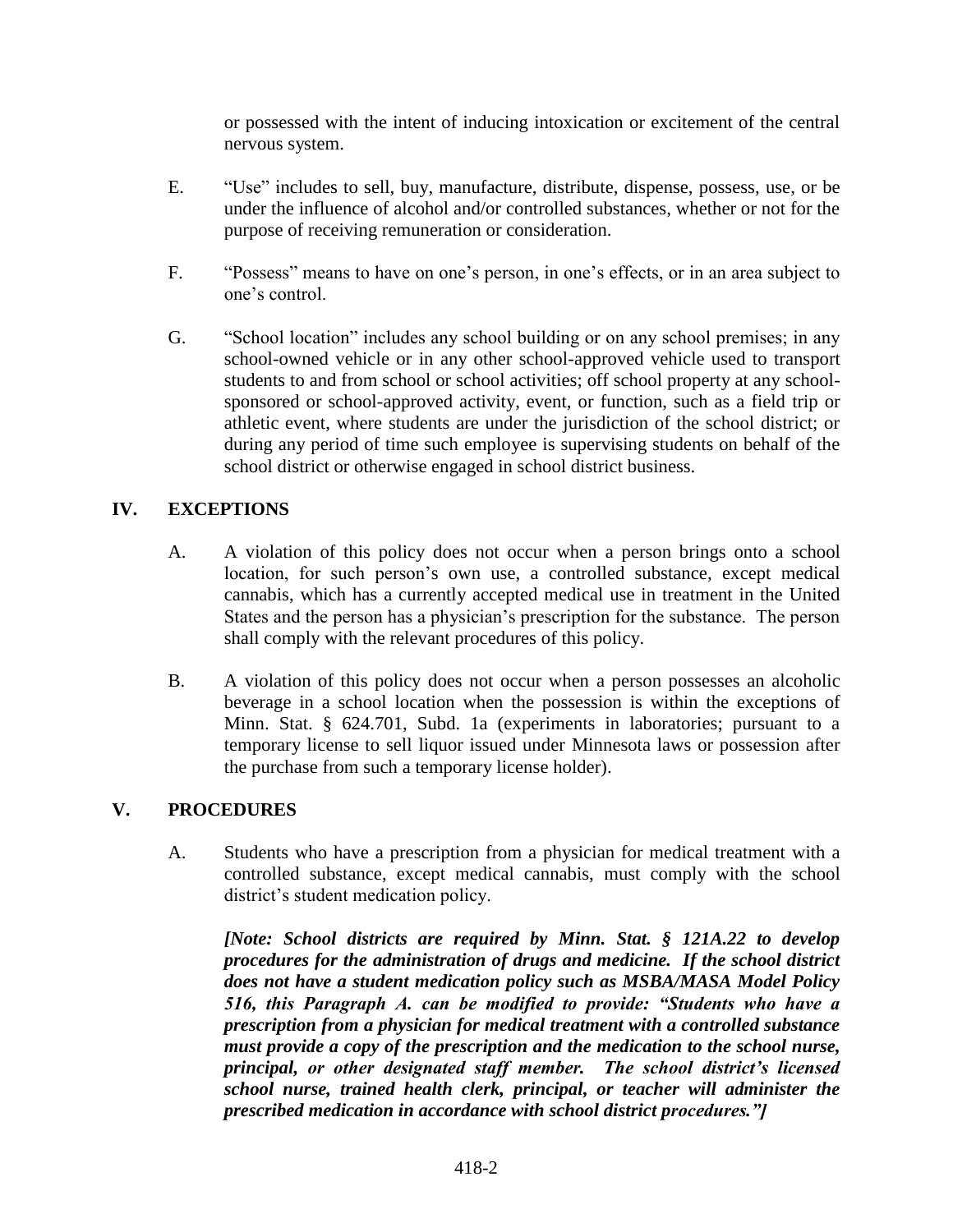- B. Employees who have a prescription from a physician for medical treatment with a controlled substance, except medical cannabis, are permitted to possess such controlled substance and associated necessary paraphernalia, such as an inhaler or syringe. The employee must inform his or her supervisor. The employee may be required to provide a copy of the prescription.
- C. Each employee shall be provided with written notice of this Drug-Free Workplace/Drug-Free School policy and shall be required to acknowledge that he or she has received the policy.

*[Note: The Drug-Free Workplace Act requires that school district employees be notified by a published statement of the prohibition of the use of controlled substances and actions that will be taken against employees for violations of such prohibition. 41 U.S.C. § 8103; 34 C.F.R. Part 84. An acknowledgment will document satisfaction by the school district of this federal requirement.]*

- D. Employees are subject to the school district's drug and alcohol testing policies and procedures.
- E. Members of the public are not permitted to possess controlled substances in a school location except with the express permission of the superintendent.
- F. No person is permitted to possess or use medical cannabis on a school bus or van; or on the grounds of any preschool or primary or secondary school; or on the grounds of any child care facility.
- G. Possession of alcohol on school grounds pursuant to the exceptions of Minn. Stat. § 624.701, Subd. 1a, shall be by permission of the school board only. The applicant shall apply for permission in writing and shall follow the school board procedures for placing an item on the agenda.

## **VI. ENFORCEMENT**

- A. Students
	- 1. A student who violates the terms of this policy shall be subject to discipline in accordance with the school district's discipline policy. Such discipline may include suspension or expulsion from school.
	- 2. The student may be referred to a drug or alcohol assistance or rehabilitation program and/or to law enforcement officials when appropriate.
- B. Employees
	- 1. As a condition of employment in any federal grant, each employee who is engaged either directly or indirectly in performance of a federal grant shall abide by the terms of this policy and shall notify his or her supervisor in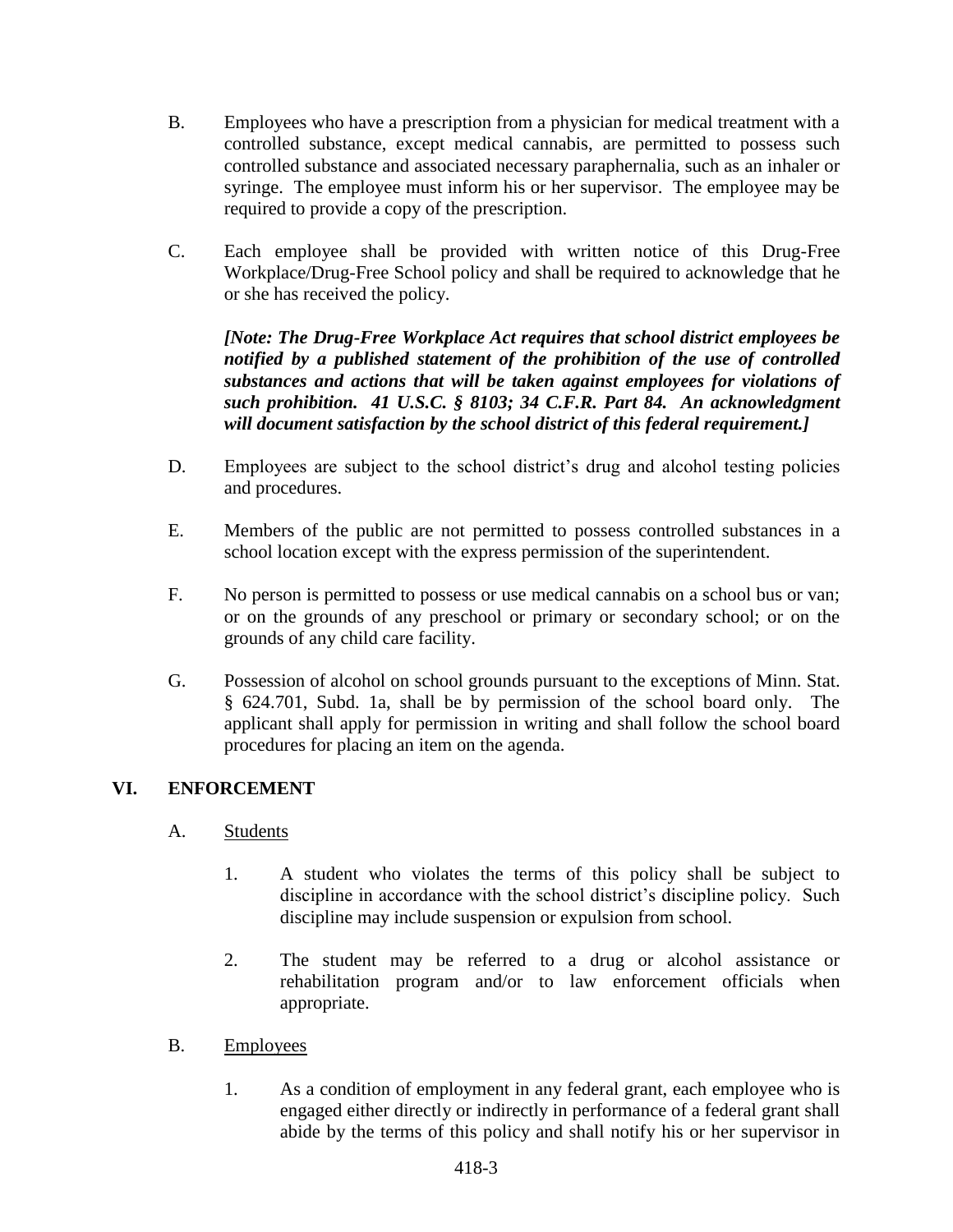writing of his or her conviction of any criminal drug statute for a violation occurring in any of the places listed above on which work on a school district federal grant is performed, no later than five (5) calendar days after such conviction. Conviction means a finding of guilt (including a plea of nolo contendere) or imposition of sentence, or both, by any judicial body charged with the responsibility to determine violations of the federal or state criminal drug statutes.

- 2. An employee who violates the terms of this policy is subject to disciplinary action, including nonrenewal, suspension, termination, or discharge as deemed appropriate by the school board.
- 3. In addition, any employee who violates the terms of this policy may be required to satisfactorily participate in a drug and/or alcohol abuse assistance or rehabilitation program approved by the school district. Any employee who fails to satisfactorily participate in and complete such a program is subject to nonrenewal, suspension, or termination as deemed appropriate by the school board.
- 4. Sanctions against employees, including nonrenewal, suspension, termination, or discharge shall be pursuant to and in accordance with applicable statutory authority, collective bargaining agreements, and school district policies.
- C. The Public

A member of the public who violates this policy shall be informed of the policy and asked to leave. If necessary, law enforcement officials will be notified and asked to provide an escort.

| <b>Legal References:</b> | Minn. Stat. § 121A.22 (Administration of Drugs and Medicine)<br>Minn. Stat. § 152.22 (Medical Cannabis; Definitions)<br>Minn. Stat. § 152.23 (Medical Cannabis; Limitations)<br>Minn. Stat. § 340A.403 (3.2 Percent Malt Liquor Licenses)<br>Minn. Stat. § 340A.404 (Intoxicating Liquor; On-Sale Licenses)<br>Minn. Stat. § 609.684 (Sale of Toxic Substances to Children; Abuse of<br>Toxic Substances)<br>Minn. Stat. § 624.701 (Liquor in Certain Buildings or Grounds)<br>20 U.S.C. § 7101-7165 (Safe and Drug-Free Schools and Communities<br>Act)<br>21 U.S.C. § 812 (Schedules of Controlled Substances)<br>41 U.S.C. §§ 8101-8106 (Drug-Free Workplace Act)<br>21 C.F.R. §§ 1308.11-1308.15 (Controlled Substances) |
|--------------------------|------------------------------------------------------------------------------------------------------------------------------------------------------------------------------------------------------------------------------------------------------------------------------------------------------------------------------------------------------------------------------------------------------------------------------------------------------------------------------------------------------------------------------------------------------------------------------------------------------------------------------------------------------------------------------------------------------------------------------|
|                          | 34 C.F.R. Part 84 (Government-wide Requirements for Drug-Free<br>Workplace)                                                                                                                                                                                                                                                                                                                                                                                                                                                                                                                                                                                                                                                  |

*Cross References:* MSBA/MASA Model Policy 403 (Discipline, Suspension, and Dismissal